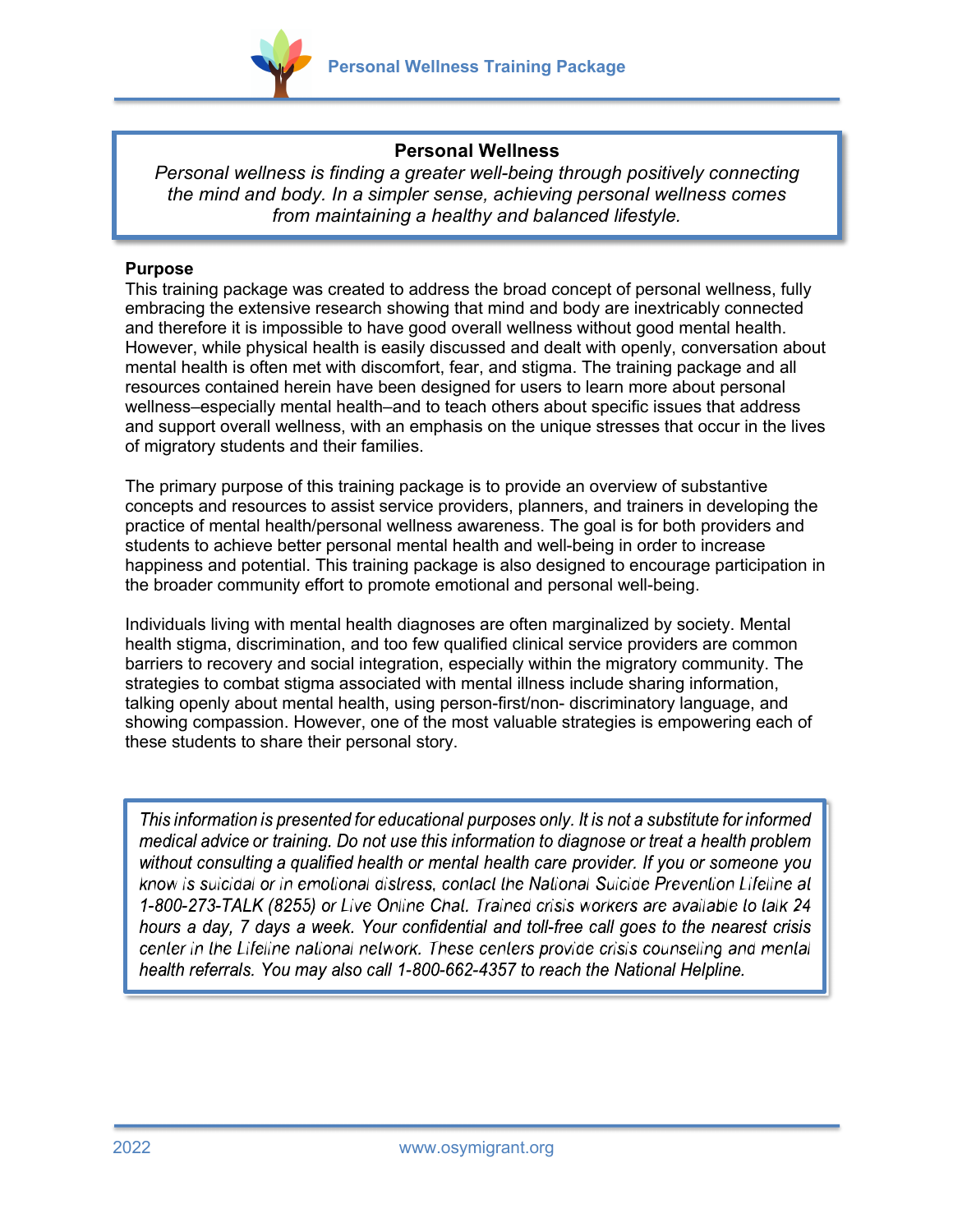

### **How to Use the Training Package**

The training package is available in digital format on the www.osymigrant.org website. The modules included are designed to help providers and students normalize conversations about personal wellness and encourage individuals to access help when needed. The modules are designed to begin conversations, increase awareness, and make connections to enable necessary interventions when needed.

This training package includes eight self-directed modules that walk the user through the basics of personal wellness:

- ACEs (Adverse Childhood Experiences)
- Trauma and Trauma-Informed Care
- Cultural Responsiveness
- Resilience
- **Mindfulness**
- Self-Care
- Trauma-Informed Supports and Practices
- Suicide Prevention

The modules can be used individually or as a whole. Users may move sequentially through each module or use a specific module in order to emphasize a particular area of personal wellness. Each module includes an introductory guide that details how to use the module, PowerPoint presentations (both a standard version with notes, as well as a pre-recorded version), activities, and videos in coordination with the materials. The training package includes live links within each module to easily access the individual components housed on the osymigrant.org website. At the end of each module additional resources are listed to further the user's learning, as well as questions to facilitate conversation within groups attending a training.

The intended audience is anyone who works with migratory students and their families including but not limited to:

- Trainers who provide professional development to Migrant Education Program personnel
- Service providers in various migratory education settings
- Migratory recruiters who also work with students

This training package has been written and compiled under the umbrella of multiculturalism, with a broad definition of culture that is purposely not limited to ethnic or racial makeup, but rather on the variable values, attitudes, beliefs, and behaviors shared by a people, which is often transmitted between generations. This aspect of cultural responsiveness is important to acknowledge in order to effectively promote wellness to all audiences.

#### **Importance of Trauma-Informed Support for Migratory Students**

A student's mental health in response to trauma and toxic stress can affect all aspects of their lives, including the ability to cope in daily life. Migratory families have to navigate several unique barriers including innumerable moves, interrupted education, acculturation, and difficulty accessing community support. These students are more likely than their peers to be limited English proficient, to leave school in order to work and support their families, and to have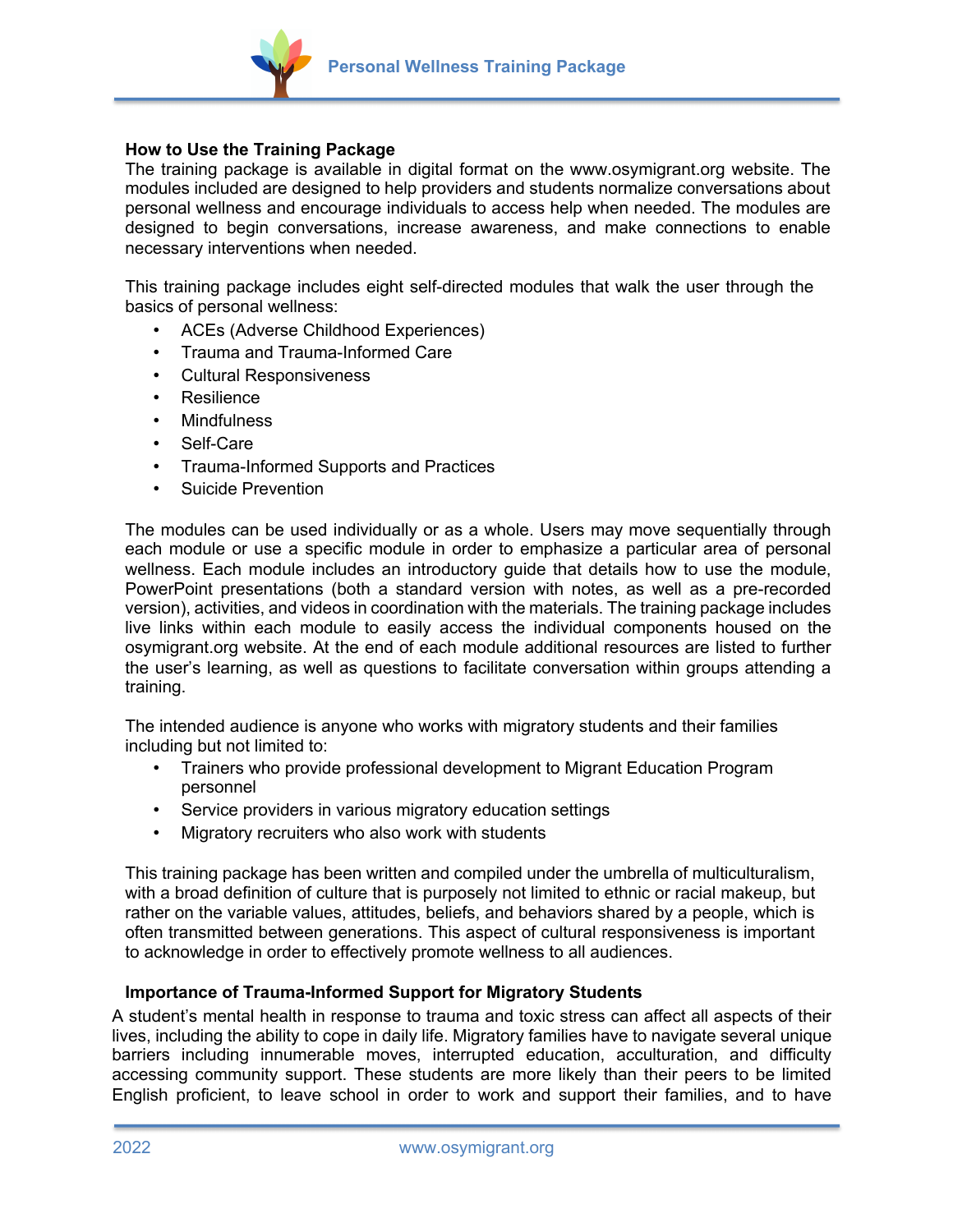

unaddressed physical health issues. Migratory families may be at particularly high risk of poor health outcomes because of the effects of traumatic experiences that may be exacerbated by highly stressful conditions such as poverty, social marginalization, isolation, inadequate housing, and changes in family structure and functioning. It also is important to acknowledge that in addition to managing the demands associated with academics, work, personal life, and family, some individuals in migratory communities have the additional challenge of managing mental health issues. It is vital to teach and promote wellness and resilience to support students and their families so that they may face challenges with insight, skills, and as strong a foundation as possible.

Training package users will learn about different situations that cause trauma and the various symptoms of mental health stressors, which can be emotional, physical, or psychological in nature and can range from short-term temporary symptoms to long- term symptoms that people experience for the rest of their lives. The emphasis must always be upon offering traumainformed support, which is rooted in values of safety, trust, choice, collaboration, and empowerment. Trauma-informed support does not ask the question, "What's wrong with you?" but instead asks, "What happened to you?"

It is important to note that actual mental health diagnoses are always the role of professionals, but service providers may learn to see signs and symptoms of mental health concerns and have the confidence to step in and offer support. The sooner people are able to access the right resources, the sooner appropriate interventions and involvement can happen. The sooner those interventions and involvement happen, the better the outcomes.

This training package is designed to be a living document that will be maintained and revised as the iSOSY Consortium and its Personal Wellness Work Group continues to move forward in meeting the needs of our member states and all who use these resources. Please provide feedback as you use this resource as ideas, suggestions, and identification of needs are welcome.

# NOTE:

*Each session should include a short acknowledgement of the intent to create a safe space for learning, sharing, and fostering communication with others. All participants should be made familiar with the national resources and hotlines and any regional or local resources as well.*